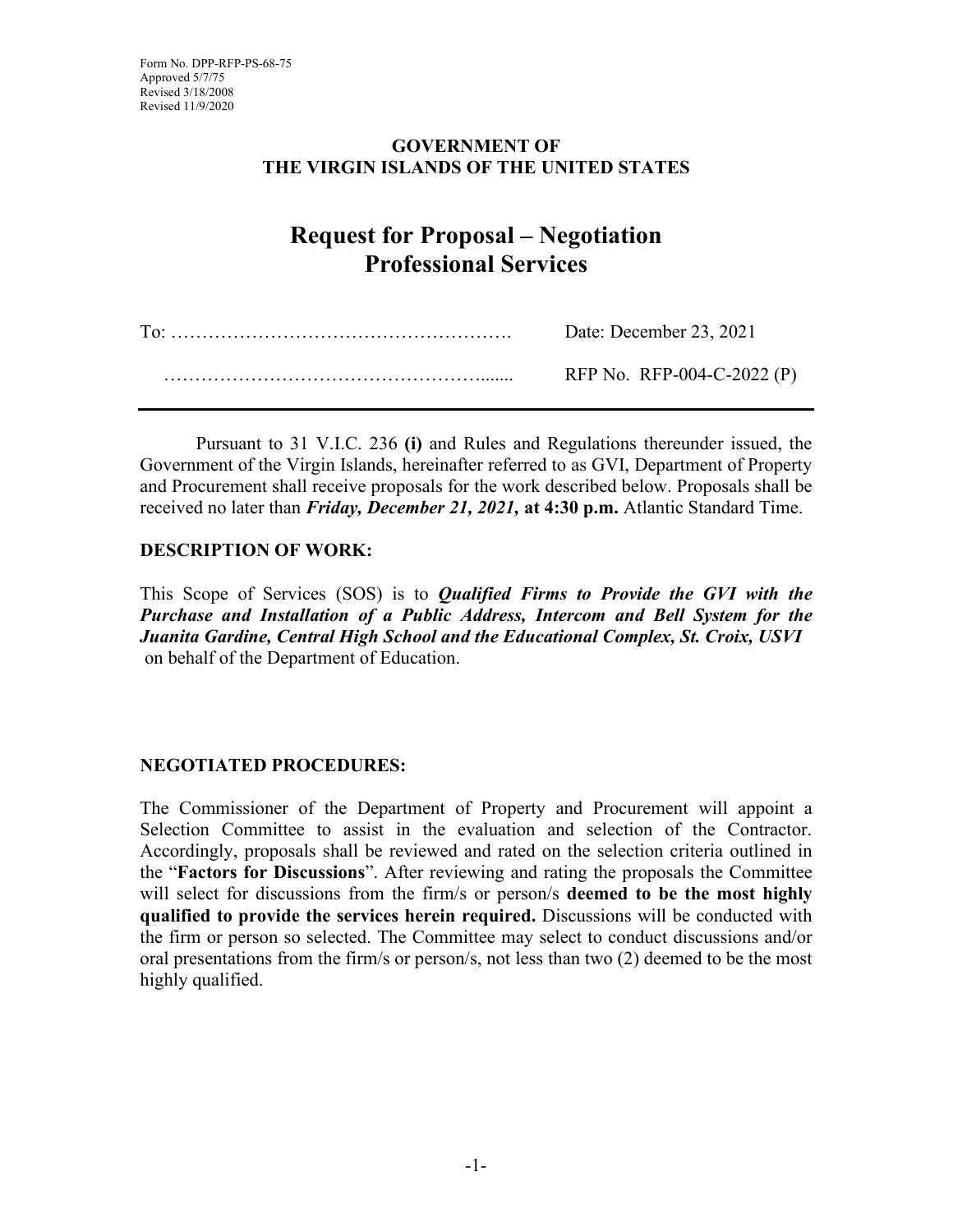#### **FACTORS FOR DISCUSSIONS**

Selection criteria will include **(i)** Professional qualification, registration and general reputation of principals of the firm or person; **(ii)** the extent to which the firm or person specializes in or has provided services of a type and scope similar to the hereunder; **(iii)** familiarity with the location (s) in which services will be performed; **(iv)** project approach and capability of meeting schedules; and **(v)** quality of performance on other similar projects. Proposals will be evaluated according to the following criteria in descending order: (a) Project Approach (b) Qualifications (c) Experience (d) References and (e) Cost. The Selection Committee may, at its option, request any or all proposers to participate in on-site or virtual interviews.

#### **NEGOTIATION:**

The Selection Committee shall recommend to the Commissioner **the highest qualified firm or person with whom a contract shall be negotiated as a result of the Committee's scores from the written proposals or discussions-oral presentations, if conducted.** The Commissioner, with the assistance of the Selection Committee, shall attempt to negotiate a contract with such firm or person.

Should the Commissioner be unable to negotiate a satisfactory contract with the firm considered to be the most qualified, at a price he determines to be fair and reasonable to the Government, negotiations with that firm will be formally terminated. Negotiations will then commence with the second most qualified, the third most qualified or additional firms, in order of preference, and shall continue until an agreement is reached.

> Anthony D. Thomas Commissioner Property and Procurement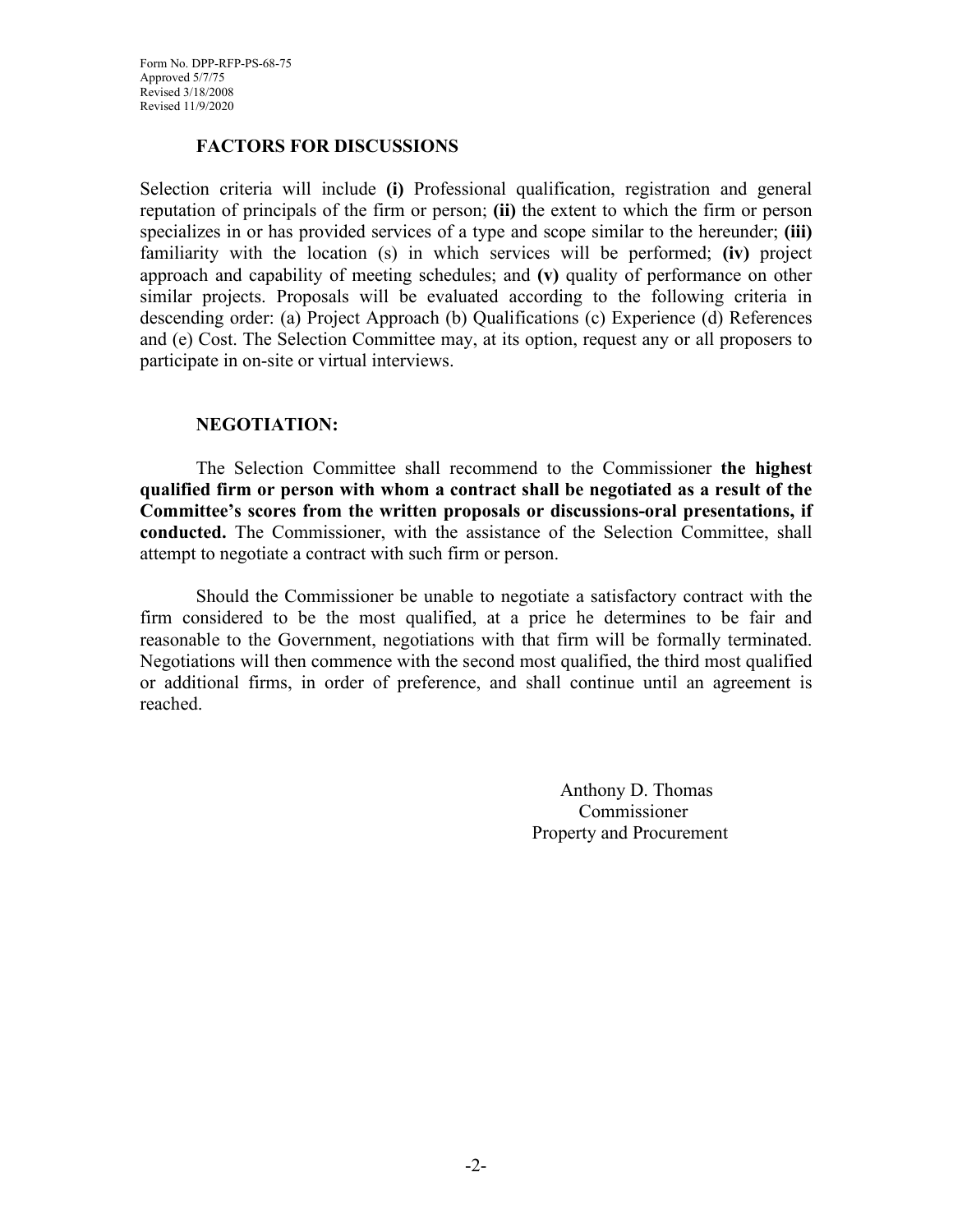### **INSTRUCTION TO PROPOSERS**

### **A. NOTICE**

### **RFP-004-C-2022 (P)- Purchase and Installation of a Public Address, Intercom and Bell System for the Juanita Gardine, Central High School and the Educational Complex, St. Croix, USVI**

Information provided in the scope of work is to be used only for purposes of preparing a proposal. It is further expected that each bidder will read the scope of work thoroughly, for failure to meet certain specified conditions may invalidate the proposal.

The Government of the Virgin Islands, herein after referred to as GVI, reserves the right to reject any or all proposals or any portion thereof and to accept the proposal deemed most advantageous to GVI. Price shall not be the sole criterion of awarding this project. Scope and quality of work proposed and the ability of the bidder to complete this type of project shall also be considered.

Applicants are requested to submit proposals on the basis of the scope of work. Alternative proposals recommending new features and technology other than that requested in the scope of work will receive consideration providing such new features and/or technology is clearly explained. Any exceptions to the requirements requested herein must be clearly noted in writing and be included as part of the proposal.

The information contained herein is believed to be accurate but is not to be considered in any way as a warranty. Request for additional information clarifying the Scope of Work should be directed in writing to Assistant Commissioner, **Lisa Alejandro** at **lisa.alejandro@dpp.vi.gov**

#### **B. STATEMENT OF PURPOSE**

To assist the Government of the Virgin Islands in meeting the requirement for the following services: **RFP-004-C-2022 (P)- Purchase and Installation of a Public Address, Intercom and Bell System for the Juanita Gardine, Central High School and the Educational Complex, St. Croix, USVI**

### **C. PROPOSE SCOPE OF SERVICES**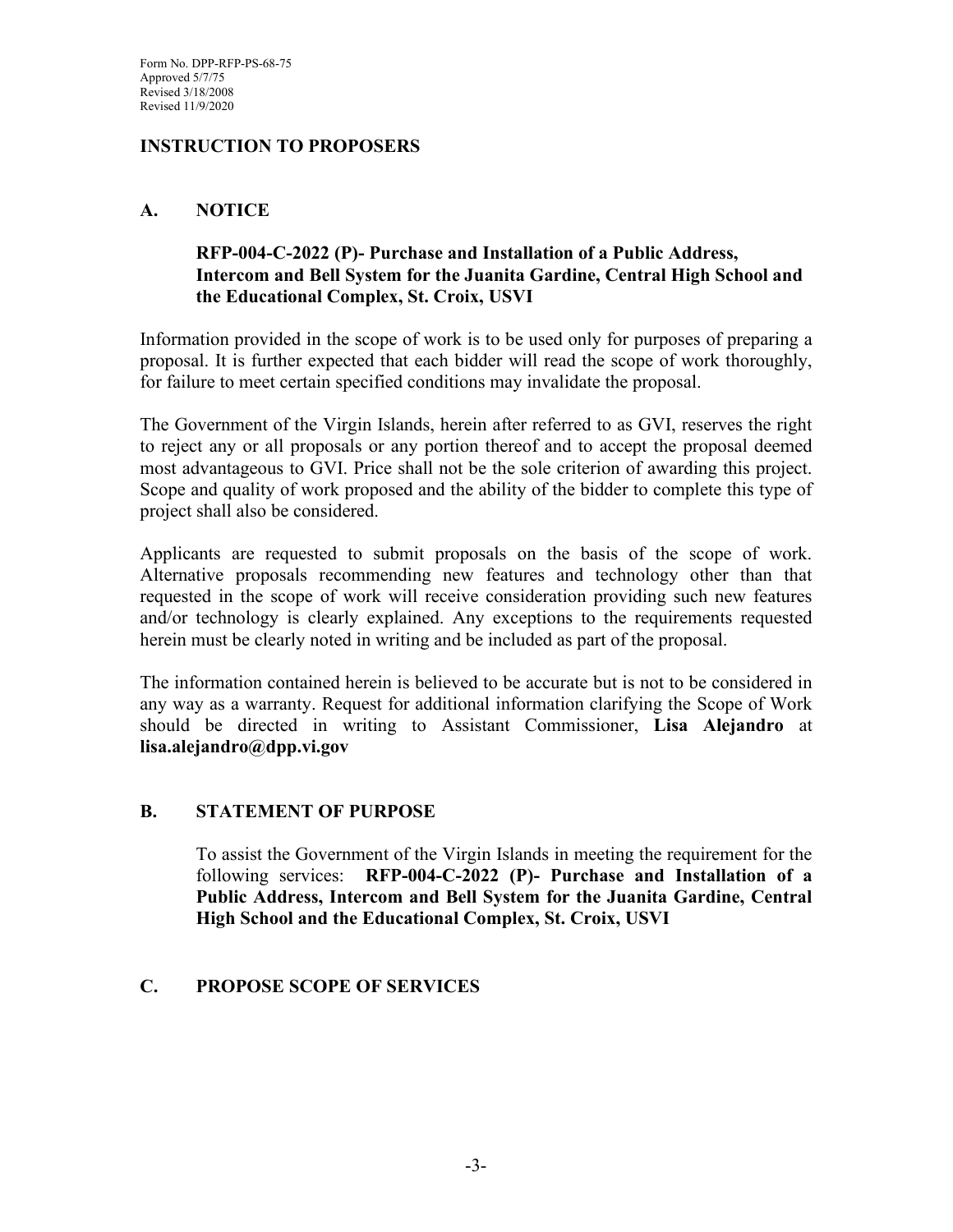### **A. PURPOSE / OVERVIEW**

The purpose of this Request for Proposals (RFP) is to solicit proposals from provider(s) for the purpose of providing the Virgin Islands Department of Education (VIDE) with services that include the purchase and installation of a public address intercom system, to include a two-way paging for Juanita Gardine School, Education Complex/SCEC, and Central High on the island of St. Croix.

The procured services are to be provided to site locations listed below to include classrooms, administrative offices, gymnasium, cafeteria, and outdoor common areas at each school. These services should include the purchase and installation of a Public Address System (PA), Intercom System, and Two-Way In-Room Paging that has the capacity to send emergency notifications, alert messaging, and emergency panic button stations, unlimited time tone schedules, break bell alerts, clock time synchronization, and remote activation of wireless strobe lights and sirens.

Additionally, the provider should include the necessary accompanying labor, supervision, tools, equipment to execute the work for each location.

#### **B. BACKGROUND**

#### *Virgin Islands Department of Education*

The Commissioner of Education heads the Virgin Islands Department of Education, including the Virgin Islands Public School System. The Territory of the United States Virgin Islands is divided into two (2) school districts – the St. Thomas-St. John school district and the St. Croix school district. The two (2) school districts are managed and directed by Insular Superintendents with the day-to-day operations of each school district being managed with district offices on St. Thomas and St. Croix. The following contains additional information concerning the two (2) school districts:

| <b>ST. THOMAS/ST. JOHN SCHOOL DISTRICT</b> | Number                      |
|--------------------------------------------|-----------------------------|
| <b>Schools</b>                             | 12                          |
| <b>Elementary Schools</b>                  |                             |
| Middle Schools                             | $\overline{2}$              |
| Junior High School                         |                             |
| <b>High Schools</b>                        | $\mathcal{D}_{\mathcal{L}}$ |
| <b>Programs</b>                            | 3                           |
| Day Adult Program                          |                             |
| <b>Skill Center</b>                        |                             |
| Alternative Ed Program                     |                             |
| <b>Total Schools and Programs</b>          | 15                          |
| <b>Number of Students</b>                  | 5,542                       |
|                                            |                             |
| <b>ST. CROIX SCHOOL DISTRICT</b>           |                             |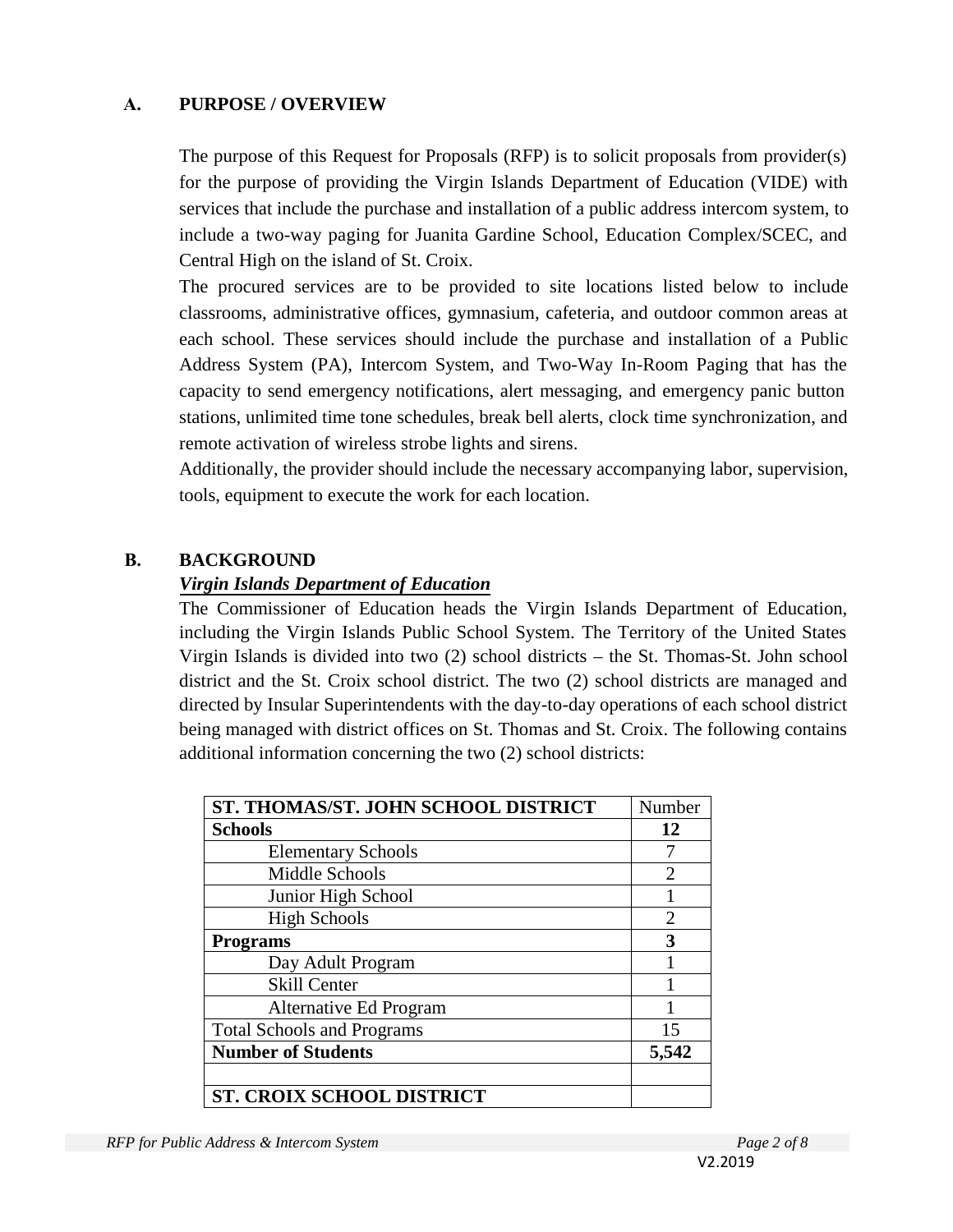| <b>Schools</b>                           | 11             |
|------------------------------------------|----------------|
| <b>Elementary Schools</b>                | 7              |
| <b>High Schools</b>                      | $\mathfrak{D}$ |
| Junior High                              | $\overline{2}$ |
| <b>Programs</b>                          | 3              |
| Adult Ed                                 |                |
| Alternative Ed                           |                |
| Career and Technical Ed                  |                |
| <b>Total Schools and Programs</b>        | 16             |
| <b>Number of Students</b>                | 5,451          |
| <b>BOTH DISTRICTS</b>                    |                |
| <b>TOTAL NUMBER OF VIDE REGULAR K-12</b> | 25             |
| <b>SCHOOLS</b>                           |                |
| <b>TOTAL NUMBER OF PROGRAMS</b>          | 6              |
| <b>TOTAL NUMBER OF STUDENTS</b>          | 10,993         |
| <b>TOTAL NUMBER OF</b>                   | 1,124          |
| <b>TEACHERS/ADMINISTRATORS</b>           |                |

On the island of St. John, one (1) school serve the elementary and middle school student population. The senior high school students from the island of St. John are served by schools on the island of St. Thomas.

The 2012 GRT Bond proceeds under Act No. 8193, Section 2 (b) "Intercom and PA system repairs and expansion for various schools on the island of St. Croix" will fund this Project and the Division of Operations will serve as the DOE liaison on this project.

# **C. ADMINISTRATIVE STRUCTURE**

Honorable Racquel Berry Benjamin, Commissioner heads the Virgin Islands Department of Education. The Department has two (2) school districts, the St. Thomas-St. John School District, and the St. Croix School District that are managed and directed by Insular Superintendents. The official physical and mailing to be used for any correspondence or delivery of paper reports address for the DOE is as follows:

Virgin Islands Department of Education 1834 Kongens Gade St. Thomas, US Virgin Islands 00802-6742

Honorable Anthony D. Thomas, Commissioner of the Department of Property and Procurement (DPP), and other personnel at DPP, will manage the bidding, negotiation, and contractual processes. DOE's Division of Procurement will serve as the liaison between the selected contractor and agencies of the Virgin Islands Government in contract preparation.

# **D. CONTRACT TYPE**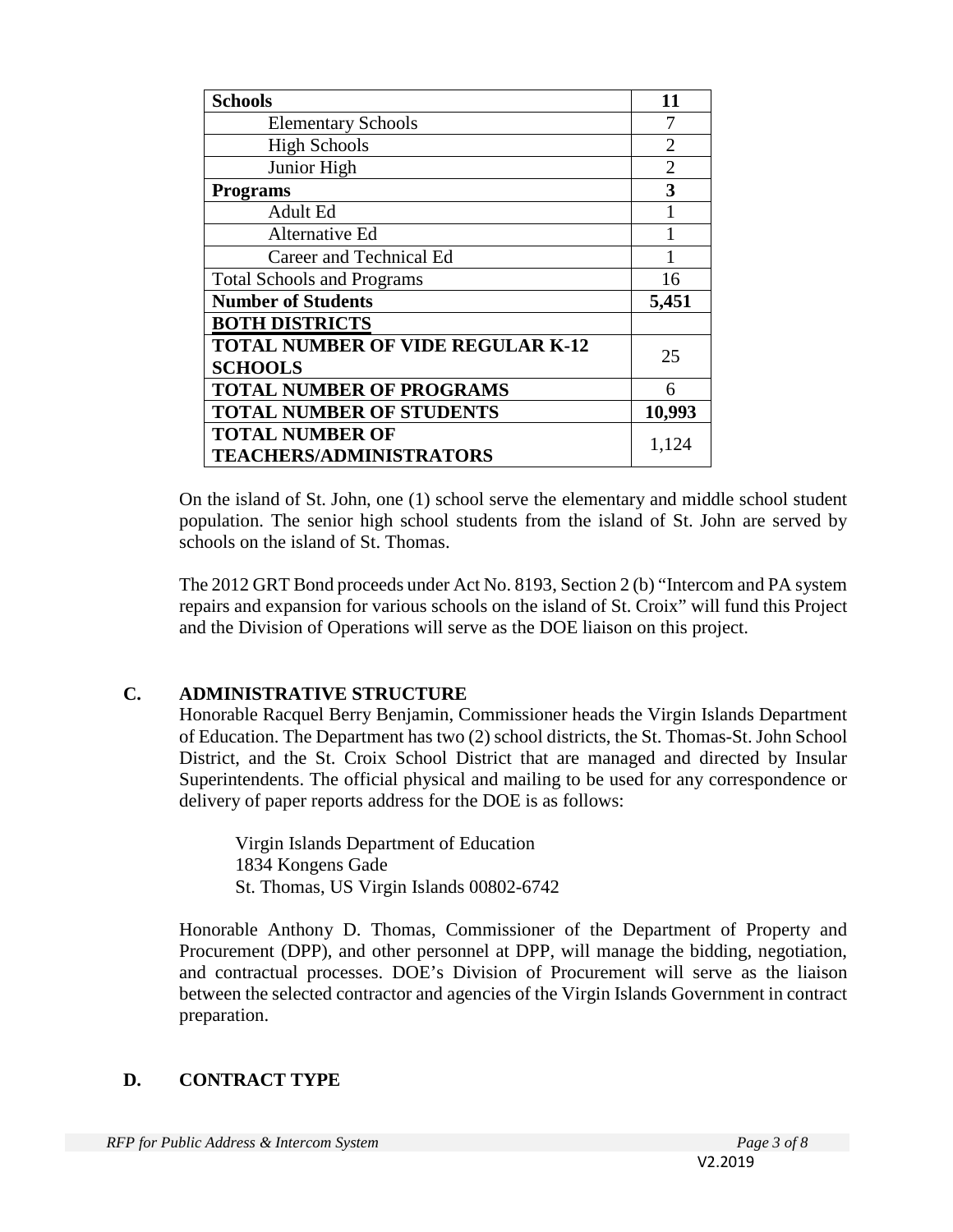The contract awarded under this RFP will be for professional services. No payments in advance or in anticipation of services or supplies to be provided under the contract shall be made by the Government.

### **E. CONTRACT TERMS**

Unless otherwise agreed pursuant to negotiations, the term of the contract awarded under this RFP shall be for a period of eighteen (18) months.

# **F. SELECTION OF CONTRACTOR**

A contract shall be negotiated with a proposer deemed to be the most qualified and responsive to this solicitation. Such a proposer is one, which has financial, technical, and other resources that indicate an ability to perform the services required by this solicitation. A number of factors may influence the Government's decision in selecting the provider. These factors include, but are not limited to, proposer's ability to deliver requested services in a timely manner; reputation, qualifications, experience, familiarity, and specialty in providing similar services; quality of supporting resources; and responsibility status.

The proposer shall also meet the following requirements:

- (1) Provide description of the proposer's organization.
- (2) Provide history and background of organization.
- (3) Provide previous experience including years of experience describing the type of experience required for the project.
- (4) Demonstrate ability and capability to deliver on all aspects as described in Section II.
	- $\triangleright$  Proposers should present their vision of how they propose meeting DOE's needs and identify the overall approach to the project, define the scope of their offered services, and how they propose to meet the *Scope of Services and Deliverables* as defined in this RFP.
- (5) Provide at least three (3) professional references (project references).
- (6) Demonstrate the ability to perform services on-site in DOE's facilities.
- (7) Provide timeline for the project layout and design to which the project will be completed at each site.

# **H. INCURRED COSTS**

The Government of the Virgin Islands is not liable for any cost incurred by the proposer prior to the signing of a contract by all Parties.

# **I. LATE PROPOSALS**

Any Proposal received after the exact time specified for receipt will not be considered.

# **J. GIFTS FROM CONSULTANT**

The Government's officers, employees, or agents shall neither solicit nor accept gratuities, favors, or anything of monetary value from contractors or potential contractors. To the extent permissible under local laws, rules, or regulations, such standards shall provide for appropriate penalties, sanctions, or other disciplinary actions to be applied for violations of such standards.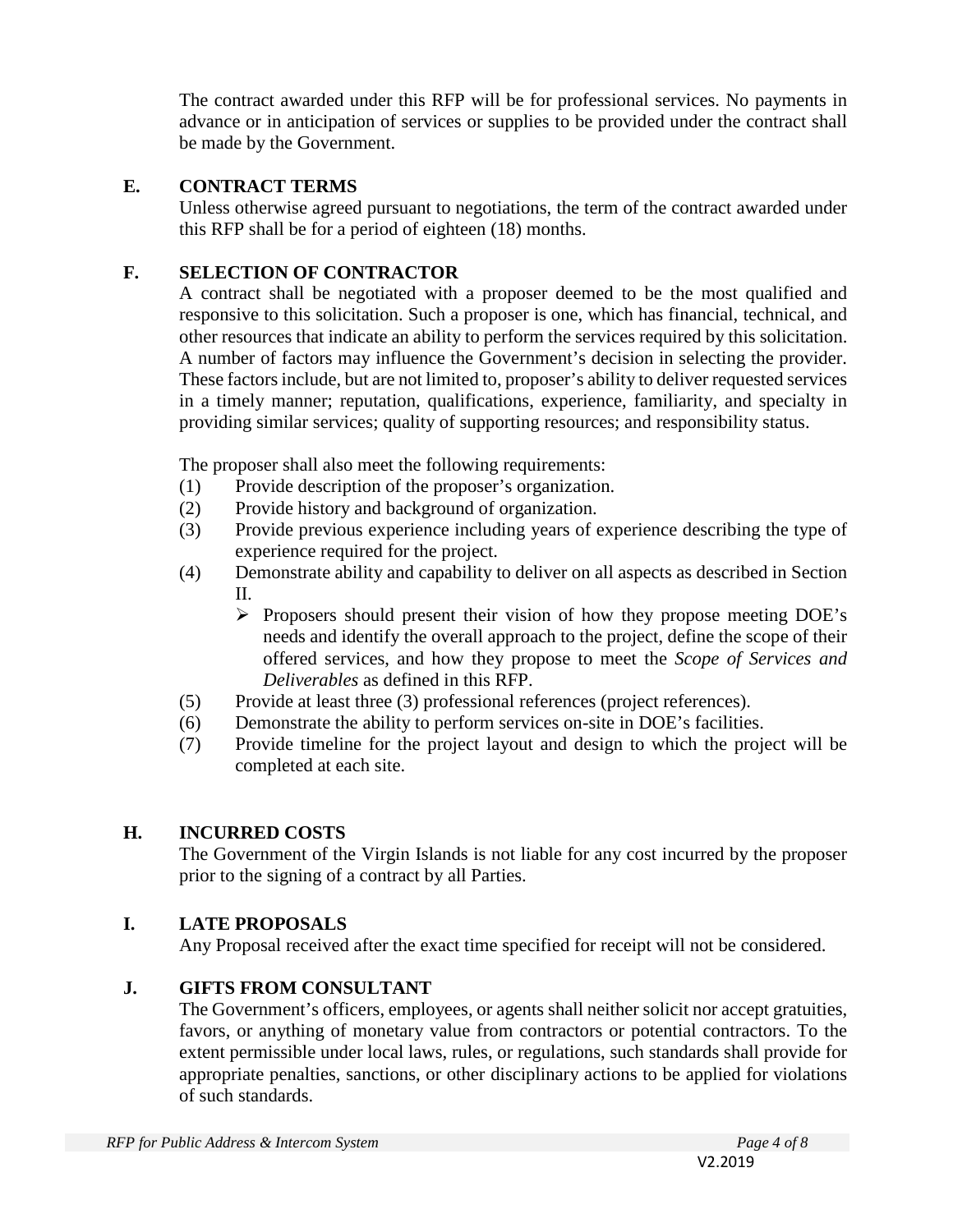### **K. LICENSES, FEES & TAXES**

- **1.** The selected contractor shall be responsible for paying all applicable taxes and fees, including but not limited to, excise tax, local income tax, and payroll and withholding taxes for its employees. The contractor shall hold Government harmless for all claims arising from payment of such taxes and fees.
- **2.** The selected contractor shall obtain and post as required, all licenses, insurances, permits, and certificates as required by federal and local laws, rules and regulations, and policies.

### **L. PROPOSAL FORMAT**

Each proposal must also meet the following minimum requirements:

# *Part I: Narrative*

1) Table of Contents

This section must contain a table of contents. All major parts of the proposal must be identified by page numbers.

2) Executive Summary/Proposal Overview

This section must describe the salient features of the proposal. It must contain an overview of the proposer's company background and qualifications, and must condense and highlight the contents of the proposal to provide a broad understanding of the entire proposal. The Executive Summary should include conclusions and generalized recommendations. Pricing information must not be included in the Executive Summary.

3) Required Parts and Documents

The proposal must include components of Section I. F.

4) Technical Response

Demonstrate ability and capacity to provide services described in Section II. In this section, proposers should present their vision of how they propose meeting the Government's needs and identify the overall approach to the project, define the scope of their offered services, and how they propose to meet the *Scope of Services* as defined in this RFP.

# *Part II: Cost Proposal*

The proposal shall provide the proposed compensation for the services to be provided as described in Section II. Costs must be delineated with purchase, installation, testing and certification, if applicable.

# **M. FEDERAL FUNDING/DEBARMENT CERTIFICATION**

The selected contractor certifies that it is eligible to receive contract awards using federally appropriated funds and has not been suspended or debarred from entering into contracts with any federal agency. The Contractor shall include this provision in each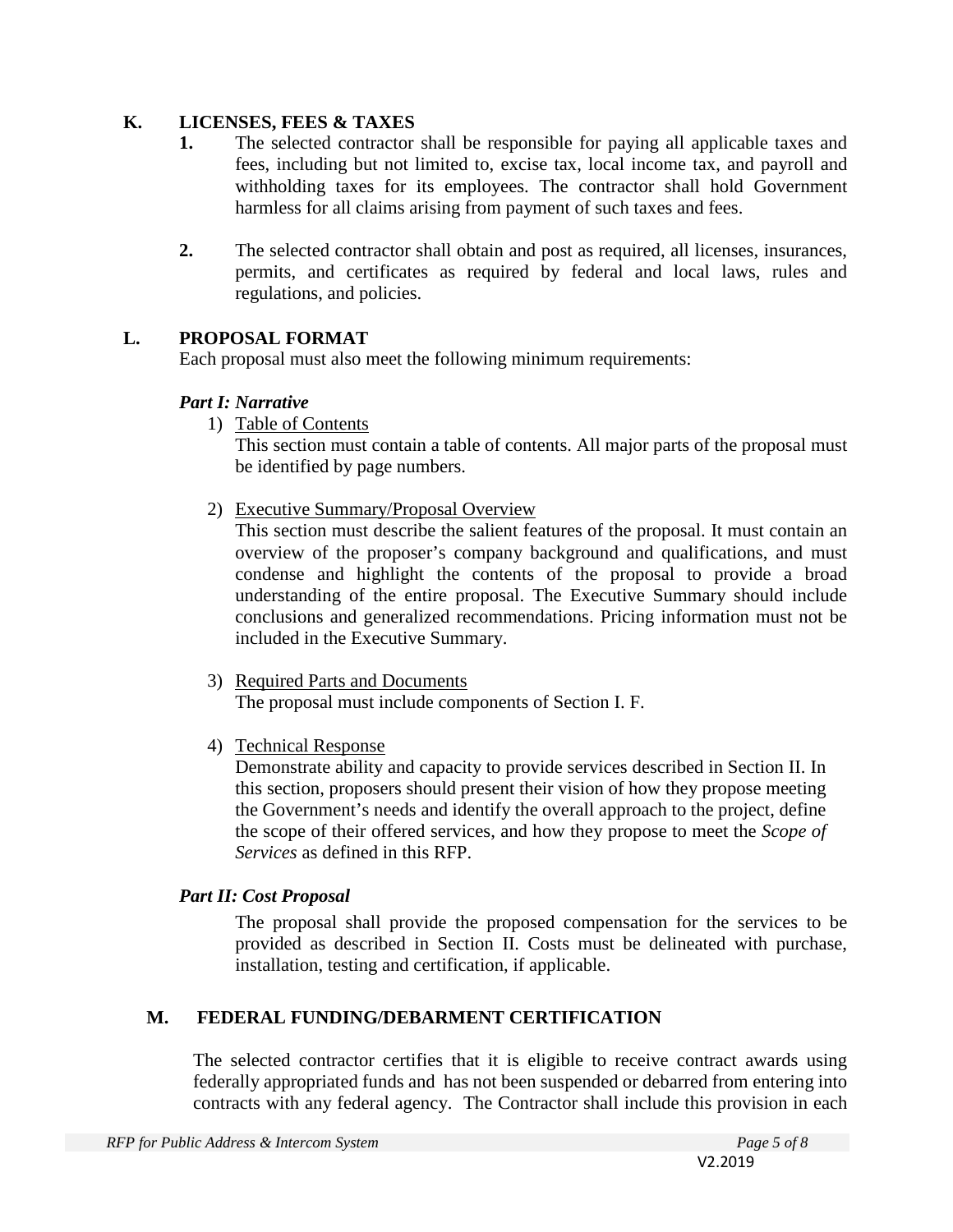of its subcontracts hereunder and shall furnish its subcontractors with the current "LIST OF PARTIES EXCLUDED FROM FEDERAL PROCUREMENT OR NON PROCUREMENT".

# **II. SCOPE OF SERVICES**

#### **Overview**

The selected contractor shall provide services to VIDE which will include complete installation of a Public Address System (PA), Two Way Intercom System, and Alert System for all sites identified below, that will have the capacity to send emergency notifications, automated alert messaging, emergency panic button stations, unlimited time tone schedules, break bell alerts, clock time synchronization, remote activation of wireless strobe lights and sirens, and remote system management. All connections in this installation will be independent of whatever is presently installed at these locations.

### **Tasks**

The selected contractor will be required to provide all labor, supervision, tools, and equipment to execute the work to purchase and install public address system, two way intercom systems, and accessories in locations listed below. Also, all new conduit will be installed and properly sealed for this environment's structural integrity. All network installation will follow NEC770 standards as of 2021

### **Deliverables**

The selected contractor must purchase and install the necessary components to deliver a comprehensive effective system including but not limited to the components described below at Juanita Gardine School, Educational Complex Academic/Vocational and Central High on the island of St. Croix U.S. Virgin Islands within the eighteen (18) month time period:

| <b>Site Location</b>       | # of Classrooms | # of Offices | # of Outdoor |
|----------------------------|-----------------|--------------|--------------|
| Juanita Gardine            |                 | 23           | 32           |
| <b>Elementary School</b>   |                 |              |              |
| Central High               |                 | 10           | 28           |
| <b>Educational Complex</b> |                 | 44           | 26           |
| Academic                   |                 |              |              |
| <b>Educational Complex</b> |                 | 55           | 30           |
| Vocational                 |                 |              |              |

| <b>Item Description</b>                       |  |
|-----------------------------------------------|--|
| <b>Main Control Station</b>                   |  |
| <b>Main Control Station Paging Microphone</b> |  |
| Transmitter                                   |  |
| GPS for Time Accuracy                         |  |
| <b>Bell Scheduling Software</b>               |  |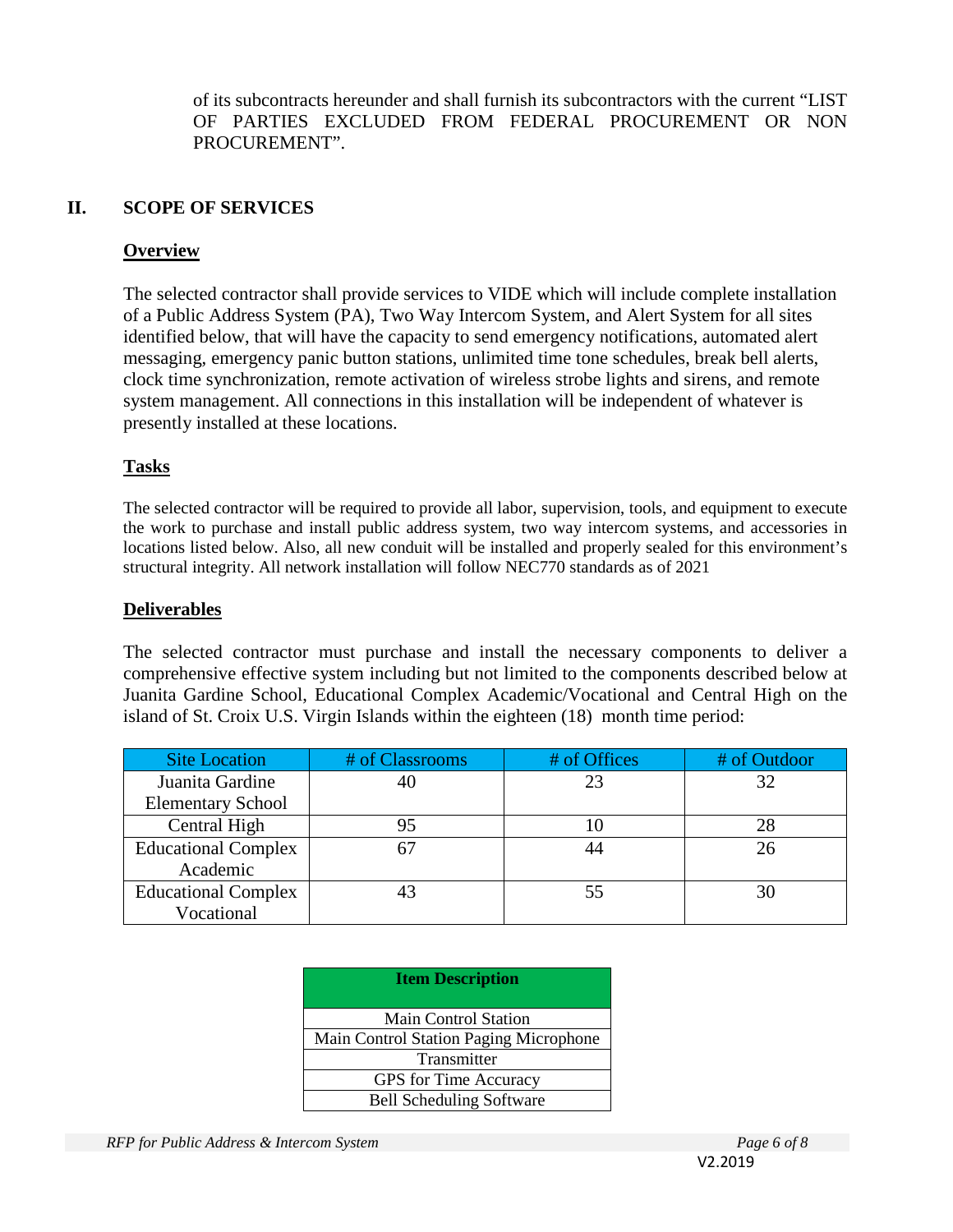| <b>Outdoor PA Device</b>               |  |
|----------------------------------------|--|
| In-Room Wall Mount PA Device           |  |
| Two-Way Intercom Communication         |  |
| associated with In-Room Appliance with |  |
| communication to Main Control Station  |  |
| at every Individual Site Main Location |  |
| (Main Office)                          |  |
| <b>Synchronized Clocks with Chimes</b> |  |
| Notification/Emergency Recording       |  |
| <b>Emergency Strobe Lights</b>         |  |
|                                        |  |
| <b>Implementation Design Layout</b>    |  |

# **III. NON-PERFORMANCE BY SELECTED CONTRACTOR**

In the event of the selected contractor's non-performance under the subsequent contract and/or the violation or breach of the contract terms, the Government shall have the right to pursue all administrative, contractual, and legal remedies against the contractor and shall have the right to seek all sanctions and penalties as may be appropriate. Further, either party shall have the right to terminate the contract with or without cause upon the agreed upon written notice to the other party specifying the date of termination.

# **IV. CONTRACTUAL REQUIREMENTS**

All bid proposals and subsequent contract and supporting documents must reflect the legal name of entity. Supporting documents that must be submitted prior to contract execution and within the time established by the Government shall include, but not be limited to, the following:

- (1) *Certificate of Resolution*, as to the authorized negotiator and signer of a contract.
- (2) Current *Virgin Islands Business License* issued to the legal name of record of the entity by the Government of the Virgin Islands, Department of Licensing and Consumer Affairs; and if applicable, copy of current business license issued by state, city or county in which the foreign corporation is operating.
- (3) One (1) current original *Certificate(s)of Good Standing/Existence*, in legal name of the Contractor by the Virgin Islands Office of the Lt. Governor, Division of Corporations and Trademarks; and if company is not locally formed, an original *Certificate of Good Standing, Certificate of Existence, or Certificate of Status* from the state of registration.
- (4) Certificate of Issuance or Renewal of Trade Name issued by the Virgin Islands Office of the Lt. Governor, Division of Corporations and Trademarks, if applicable.
- (5) *Articles of Incorporation or Organization*, as applicable; or documents governing operation.
- (6) *Certificate of Liability Insurance* indicating proof of coverage of **Professional Liability Insurance** and **General Liability/Public Liability Insurance** - each of no less than [Five Hundred Thousand Dollars and Zero Cents **(\$500,000.00**)] for any one occurrence. The Contractor must provide a *Certificate of Liability Insurance* and *Declaration/Endorsement* pages that indicating that the Government of the Virgin Islands, Department of Education, is as "**certificate holder**" and an "**additional insured**" on the **General Liability/Public Liability**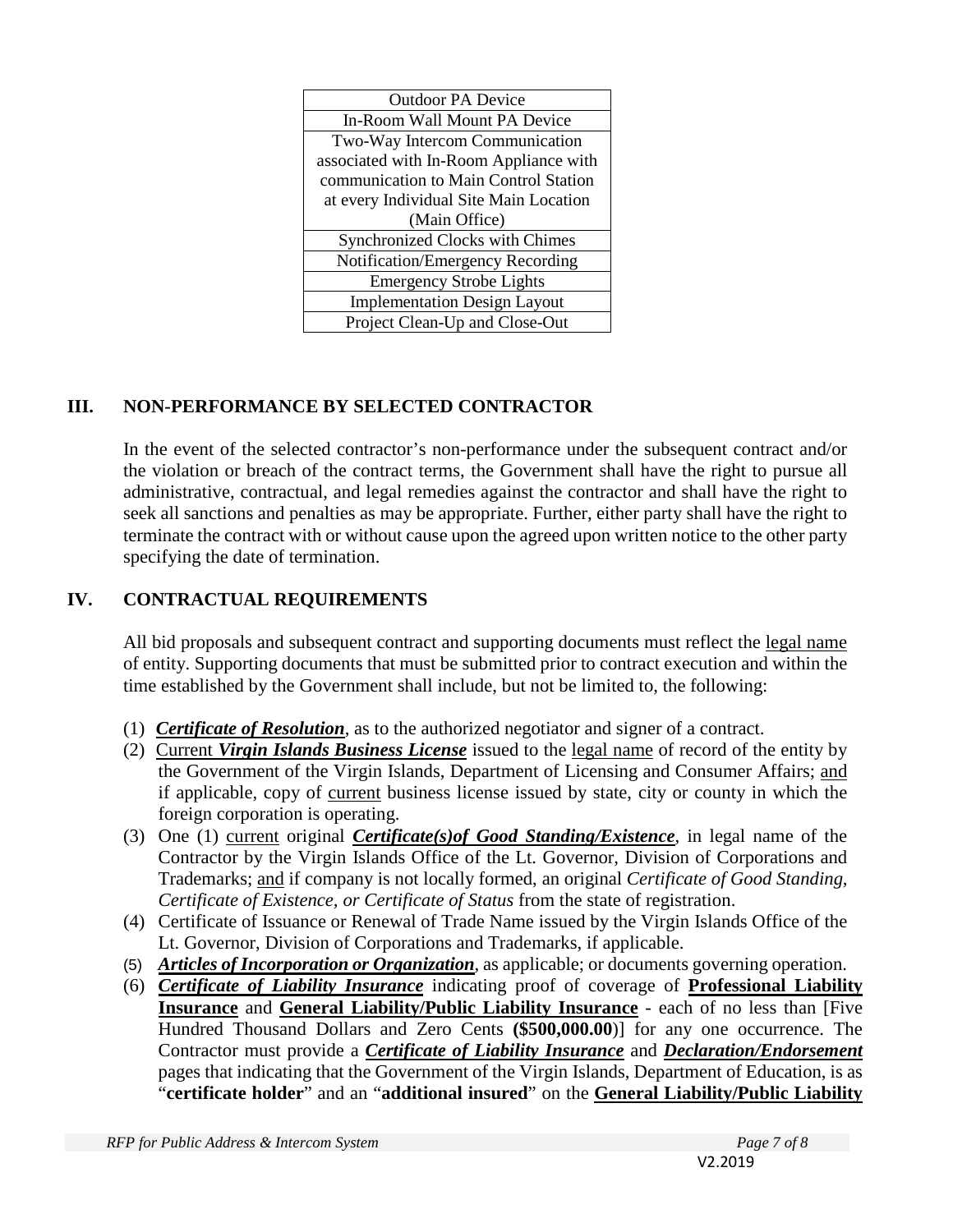**Insurance.** The Professional Liability Insurance must cover the services to be provided under the contract.

- (7) Certificate of Government Insurance/Copy of Certificate providing firm/agents are covered by Workers' Compensation Employee's Liability.
- (8) System for Award Management (SAM) certifying the Contractor's' eligibility to receive contract awards appropriated with federal funds; [www.sam.gov.](http://www.sam.gov/)

Please note the above-referenced documents are subject to modification at the Government's discretion.

Any silence, absence, or omission from the contract specifications concerning any point shall be regarded as meaning that only the best commercial practices are to prevail.

All contractual documents including insurance certificates/policies must be kept updated and maintained throughout the term of the contract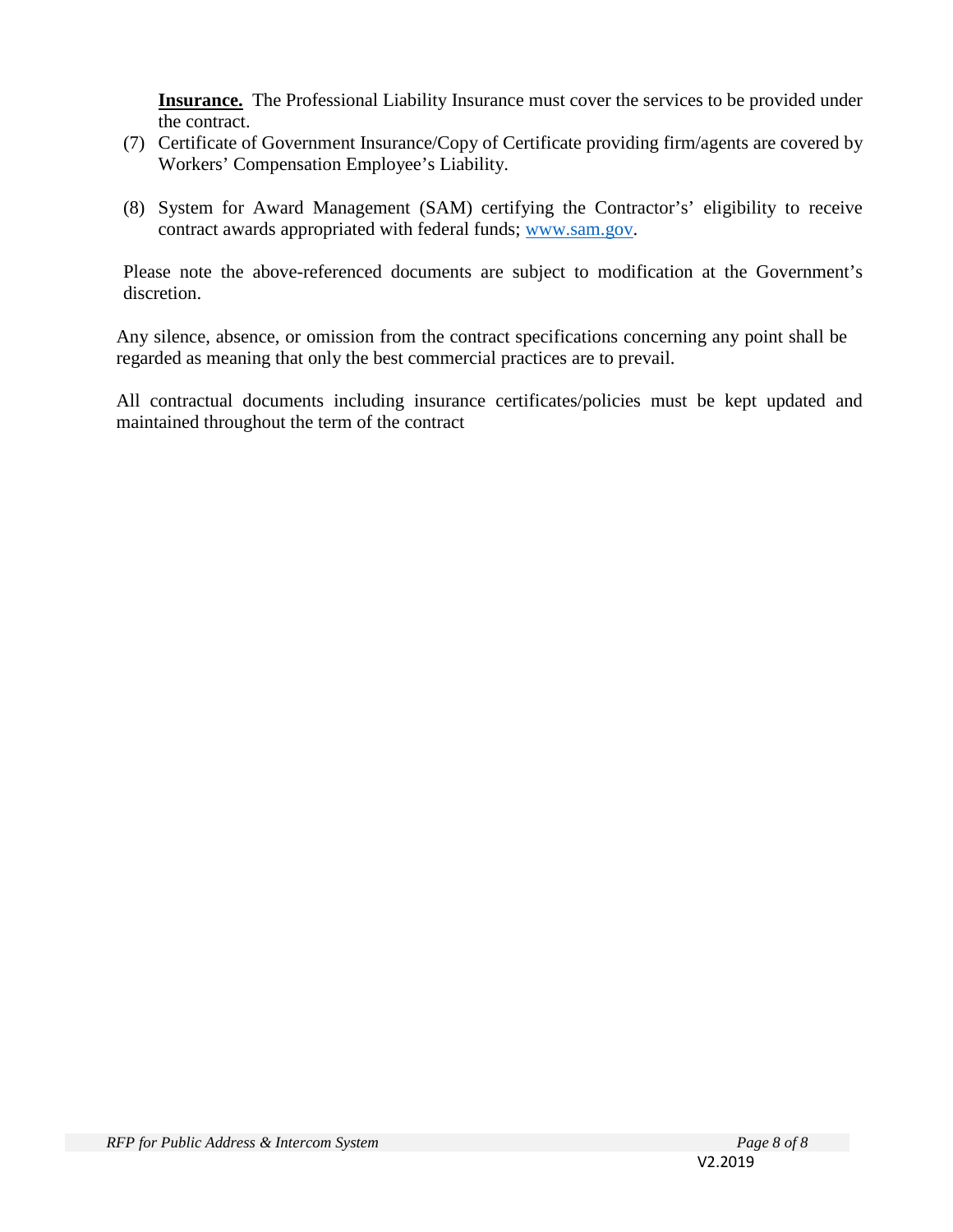### **D. TIMETABLE**

**Last Day for Written Clarification is Friday, January 14, 2022, at 4:00 PM** Atlantic Standard Time.

#### **E. SUBMISSION OF PROPOSAL**

All interested parties shall submit *one* **(1)** electronic copy of proposals, which are to be delivered to the Department of Property and Procurement no later than **Friday, January 21, 2022, at 4:30 p.m.** Atlantic Standard Time.

Electronic submissions which must include the Company's Name – Solicitation Number – Due Date in the Subject Line of the email. For Example, ABC Company, Inc. – RFP No. 005 – C-2021(P) – March 23, 2021.

The First Page of each electronic submission must also include Company's Name – Solicitation Number and Due Date. The second page of each electronic submission must only contain the following words in red font: "CONFIDENTIAL BID SUBMISSION"

| →    | To      | ebids proposals@dpp.vi.gov;                        |
|------|---------|----------------------------------------------------|
| Send | Cc      |                                                    |
|      | Bcc     |                                                    |
|      | Subject | ABC Company, Inc.-RFP-033-T-2020 (P)- May 22, 2020 |

All electronic submissions must be received at  $ebids$  proposals@dpp.vi.gov no later than the date and time listed in each advertisement. There will be no exceptions.

### **F. WITHDRAWALS OF PROPOSAL**

A proposal may be withdrawn at any time prior to the time specified as the closing time for acceptance of proposals. However, no proposal shall be withdrawn or canceled for a period of thirty (30) days after said closing time for acceptance of proposals nor shall the successful provider withdraw, cancel or modify the proposal, except at the request of GVI after having been notified that said proposal has been accepted by GVI.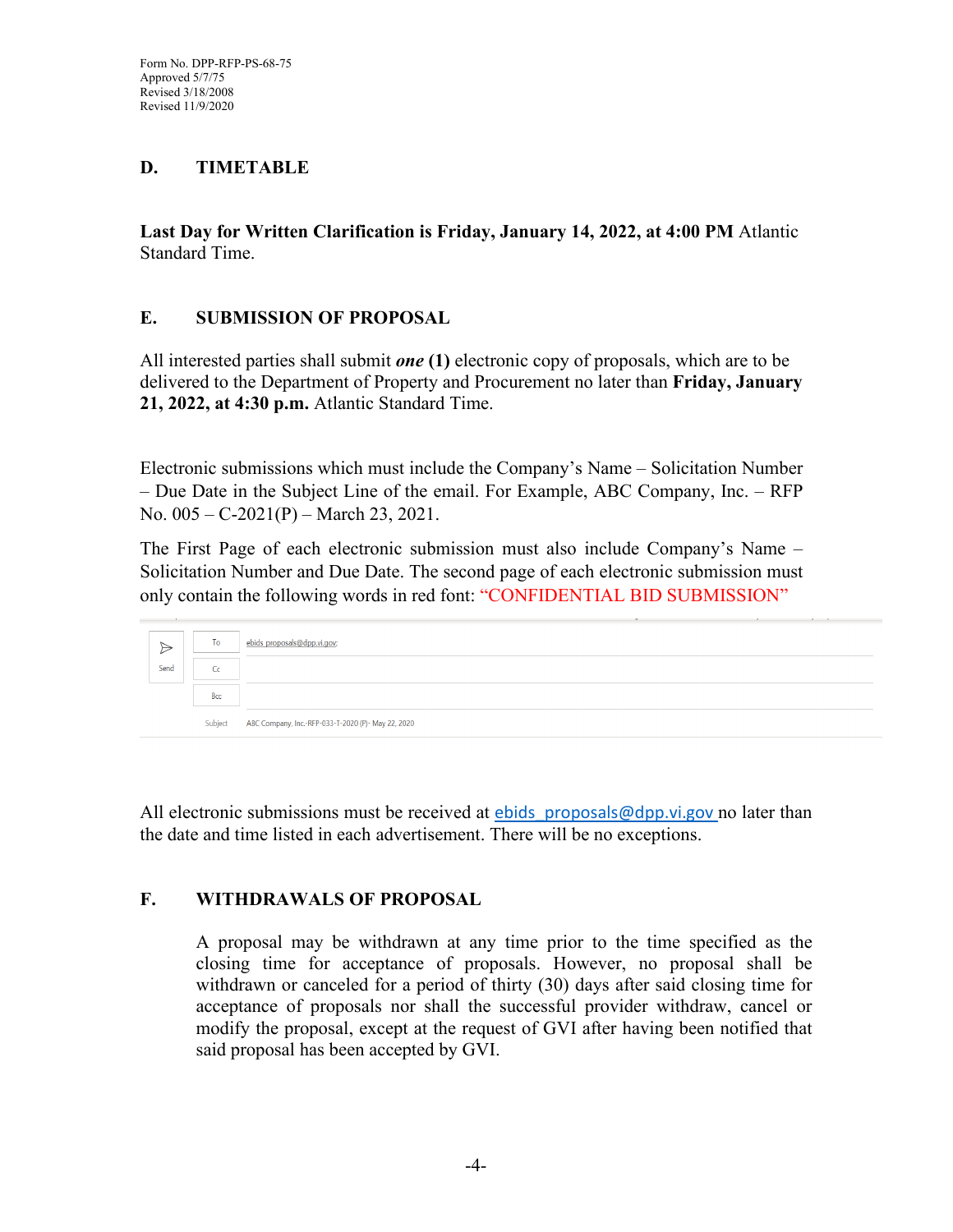Form No. DPP-RFP-PS-68-75 Approved 5/7/75 Revised 3/18/2008 Revised 11/9/2020

#### **G. INTERPRETATION OF SPECIFICATIONS**

If any person contemplating submitting a proposal requires clarification of any part of the scope of work, he/she may submit to the GVI a written request for an interpretation thereof to the **Lisa Alejandro** at **lisa.alejandro@dpp.vi.gov**. GVI will not respond to questions received after the above established date. The person submitting the request will be responsible for its prompt delivery. Any interpretation of the scope of work will be made in writing to all prospective providers. Oral explanations will not be binding.

### **H. CONSIDERATION OF PROPOSAL**

The Commissioner of Property and Procurement shall represent and act for GVI in all matters pertaining to the scope of work and contract in conjunction therewith. **This RFP does not commit GVI to the award of a contract, nor pay of any cost incurred in the preparation and submission of proposals in anticipation of a contract. GVI reserves the right to reject any or all proposals and to disregard any informality and/or irregularity in the proposal when, in its opinion, the best interest of GVI will be served by such action.** Proposals failing to provide some of the items in the scope of work shall not be rejected per se but any deviations from the scope must be clearly noted.

#### **I. ACCEPTANCE OF PROPOSALS**

GVI will notify in writing acceptance of one of the proposals. Failure to provide any supplementary documentation to comply with the respondent's proposal may be grounds for disqualification.

#### **J. CONTENTS OF PROPOSAL**

The following is a list of information to be included in the written proposal. The documents listed under this section are required for submission of a proposal in response to this RFP and failure to comply with any requirement as outlined may disqualify the respondent.

- 1. Organization:
	- a. Introductory letter about the respondent:
		- i. Name, address, email and telephone numbers.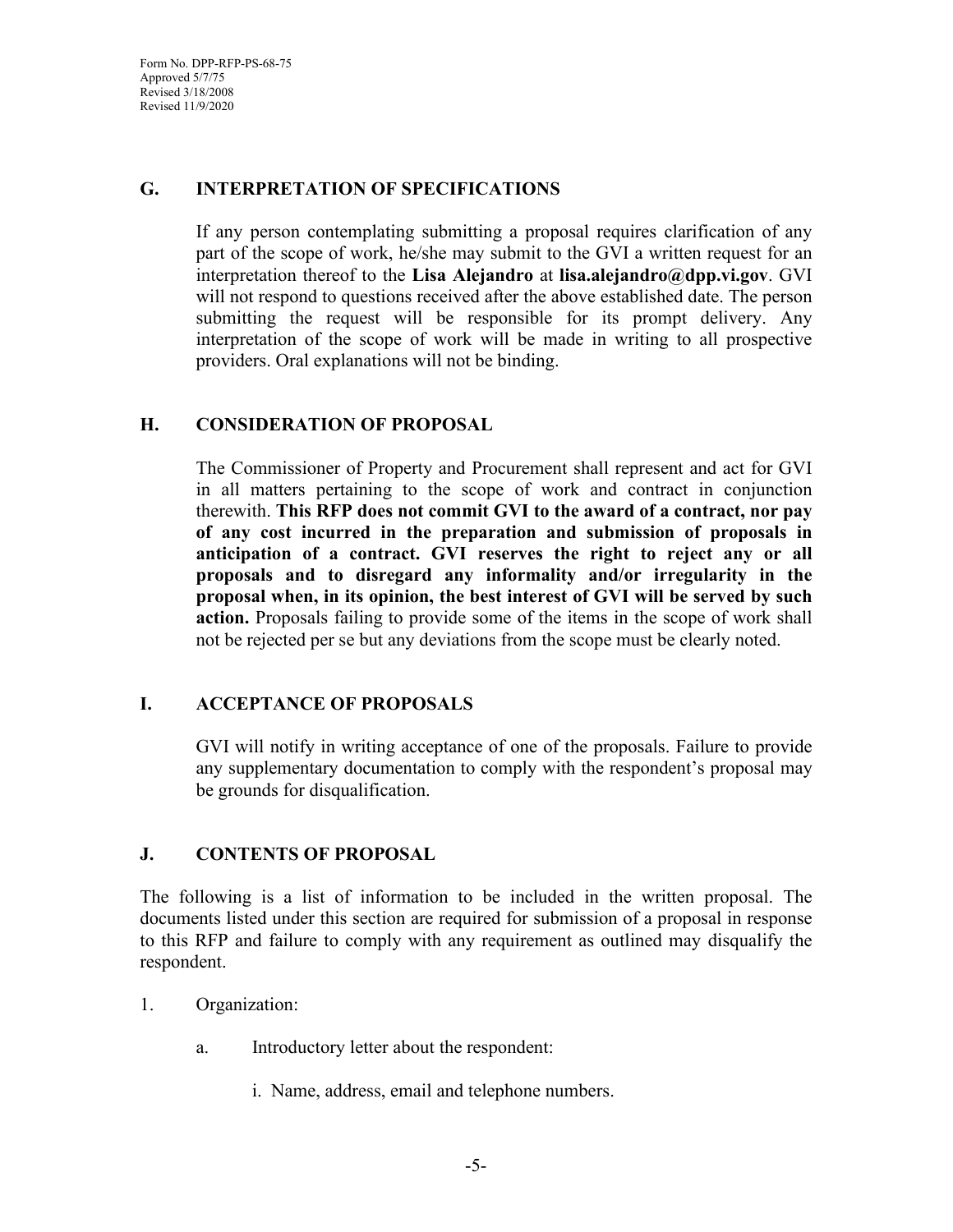- ii. Type of service for which individual/firm is qualified.
- b. Provide a list of staff available for the project (Local & Off-Territory)
- c. Current Business License or state register for the services being advertised. All bidders bidding as a Joint Venture must be licensed as a Joint Venture in the US Virgin Islands
- d. Current trade name registration certification; if applicable
- e. Certificate of Good Standing dated July 1, 2021, or later
- f. Articles of Incorporation (For Corporations) or Articles of Organization for (LLC's) or Statement of Qualification (Limited Partnerships), if applicable.
- g. Corporate Resolution or equivalent identifying the person who is authorized to act for the respondent with respect to this RFP.
- 2. Sub-Contractors:
	- a. Provide listing of Sub-Contractors that shall be retained for this project including phone numbers.
	- b. Provide what percentage of work will be sub-contracted.
- 3. Project Experience:
	- a. Provide a list of projects performed within the last three (3) years. Include a brief description of the work performed and cost of each project.
	- b. Provide a list of projects currently being performed. Include a brief description of the project and percentage completed.
- 4. Project Approach:
	- a. The respondent applying to this solicitation will describe how you will approach this project and availability to perform the services requested.
- 5. References Letters: 3 letters minimum related to the projected being solicited. To obtain maximum allotted points, each letter must:
	- a. Include information about past performance on similar project from authorized representative;
	- b. Include a working telephone number; and email address to be contacted; and
	- c. Notarized.
- 6. Proof of Sam.Gov registration